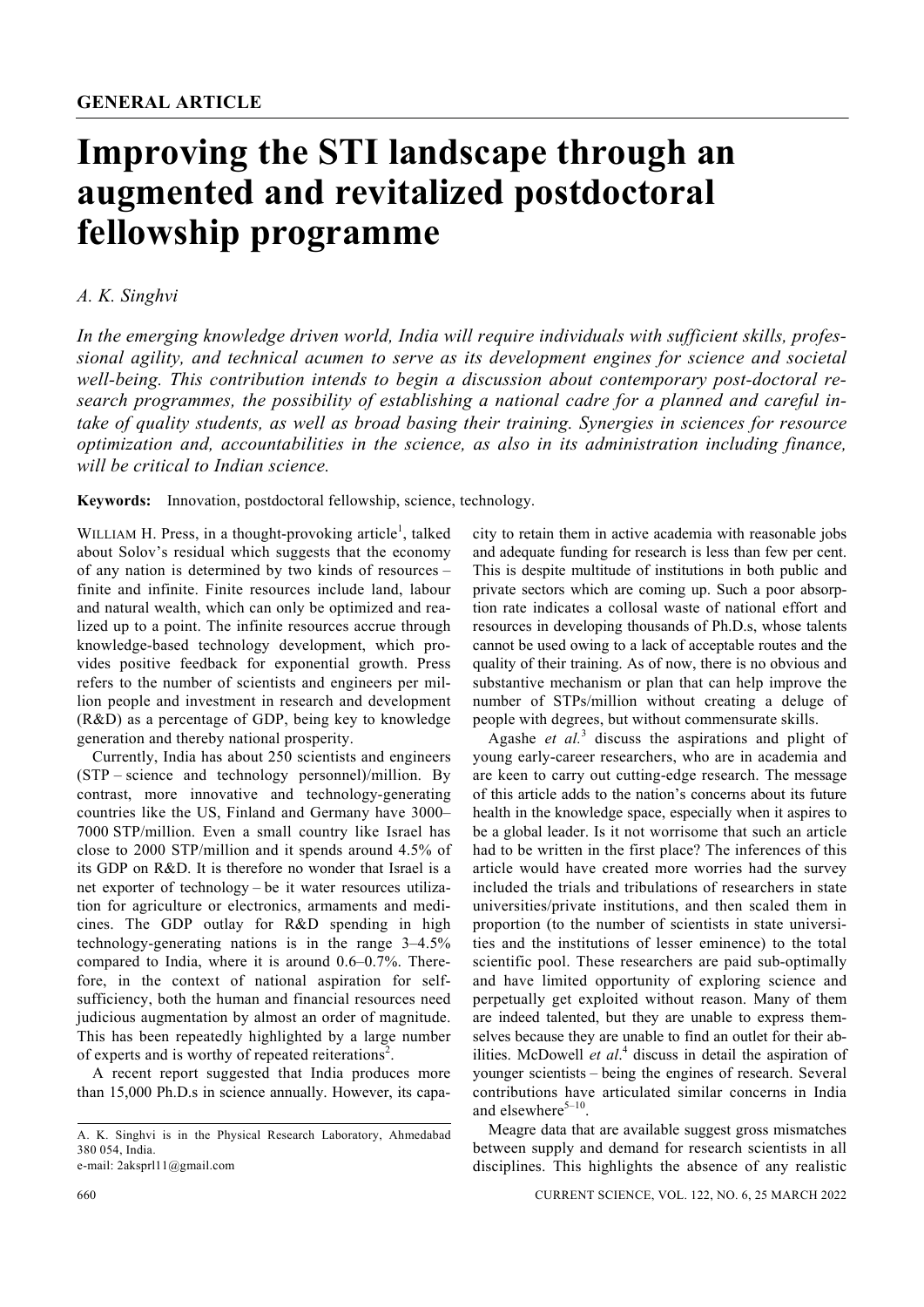long-term planning with a national vision. There is no denying that the national talent pool for science must be expanded within the contours defined by scarce resources. We need a constant supply of innovating minds, but with a caveat that we guard against mushrooming of Ph.D.s without requisite merit. There is a need to dispassionately evaluate the economics of our postdoctoral programmes, -of demand, -of supply and -of quality.

 Limited avenues, as at present, imply that several bright young minds (who would have otherwise contributed to knowledge and technology generation) stand compromised and the country loses out on its potential riches. More damaging is that this talent pool of young minds finds itself demoralized and demotivated, and at times takes to methods, including unethical, to somehow qualify for jobs and other academic openings. It may perhaps be sensible to judiciously reduce the intake of doctoral students, so that frustration of seeing 5–7 years of sleepless nights of their most productive years leading to unemployment is avoided, and that they have more time to explore alternative avenues, beginning at an early age. It is equally necessary that those selected get an enabling ecosystem to perform optimally. To assure a continuous supply of well-skilled workforce, significant planning and dynamic and self-calibrating mechanisms based on robust data must be developed.

 That said, it is heartening to note that senior scientists of the country are seized of this matter and this offers hope<sup>3</sup>. Anticipating an affirmative action, a few suggestions are made here with a conviction that a strong postdoctoral/early career researchers programme is cardinal to improving India's position in the knowledge/technology/innovation space (and thence towards self-reliance). To begin with, a minimum, fivefold increase in STP/ million is needed to create critical volumes of skills in each area of development. Although the suggestions that follow may already be known, the fact that India still does not count in the global knowledge and innovation space, reiteration of a possible framework comprising a few simple steps within the confines of limited financial resources and rigid administrative procedures, may be timely.

 At a minimum of 1000 STP/million, India needs over a million skilled STP to serve its 1.5+ billion population. And, all those in this million will have to be gainfully employed in a meaningful scientific activity. For this, it is necessary to ensure that a larger number remains active in science to provide the critical mass to deliver new science. Current reliance on a couple of thousands in faculty positions in institutions of eminence to deliver, is misplaced due to their small numbers. The entire ecosystem, the universities and the institutions which provide this manpower will have to change. The success of India's space programne can be attributed to the achievement and empowerment of a local-scale criticality in volume of skills. This model should be followed in a variety of different disciplines.

## **Suggestions**

Given that no proper scientific study can be conducted and published in two years, it is very intriguing that in general Indian postdoctoral programmes are just two years long. This is particularly too short for field and laboratorybased work, especially in the areas of natural and geosciences. Added delays due to financial and administrative procedures coerce postdoctoral fellows (PDFs), to take up programmes that are built on incremental, rapid-fire data gathering in well-established research areas, where the concepts are fairly well established by the group leader(s). The present two-year postdoctoral programmes are therefore self-defeating, as by definition they compromise on the very purpose of the postdoctoral tenure, being a period of growth of a young Ph.D. graduate – a bubbling youth with motivation, enthusiasm, skills and the confidence of exploring unchartered horizons to mature as an independent scientist. In the Western world, postdoctoral students are treated with respect and at par with a young faculty. They are provided the freedom and encouragement to develop independent and new lines of research. The supervisor plays only the role of a mentor and facilitator. Numerous deserving PDFs do get full support for up to 7–8 years, by which time they can perform good work with results of fundamental importance. The Indian system should offer such possibilities and have requisite flexibility for its bright PDFs.

 There is also the need of flexibility in recruitment age of scientists and academicians. If merit exists, rules must permit recruitment, including enrolment in a Ph.D. programme, at any age. Of course, any such effort will succeed only if there is honesty, transparency and a sense of purpose in the entire process. It is annoying to see that a year can be spent in hiring a PDF for two years – largely because of administrative trivia and to ensure equal opportunity to all. We rarely realize that such response times compromise on the contemporaneity of the proposed science and takes a year off from a younger colleague's career. That said, a flexibility in choice, as happens in the West, would call for a responsible academia.

 A change in the mindset towards PDFs is called for. They are not cheap labour, but professionally skilled assets, competent colleagues and potential future faculty members, with proven competence and track record. A debate is on in advanced countries on the tenure of postdocs and the fate of perma-docs*.* Still, it is possible that a bright PDF is supported beyond five years. After this long postdoctoral tenure, PDFs feel qualified for a faculty position. And then, the PDF as faculty gets another five years of support during his tenure track, before confirmation. We perhaps appoint our faculty members rather too soon and perhaps do so, on compassionate grounds, as there are no alternatives on the table. This must change.

 The INSPIRE programme of the Department of Science and Technology (DST) has been a step in the right direction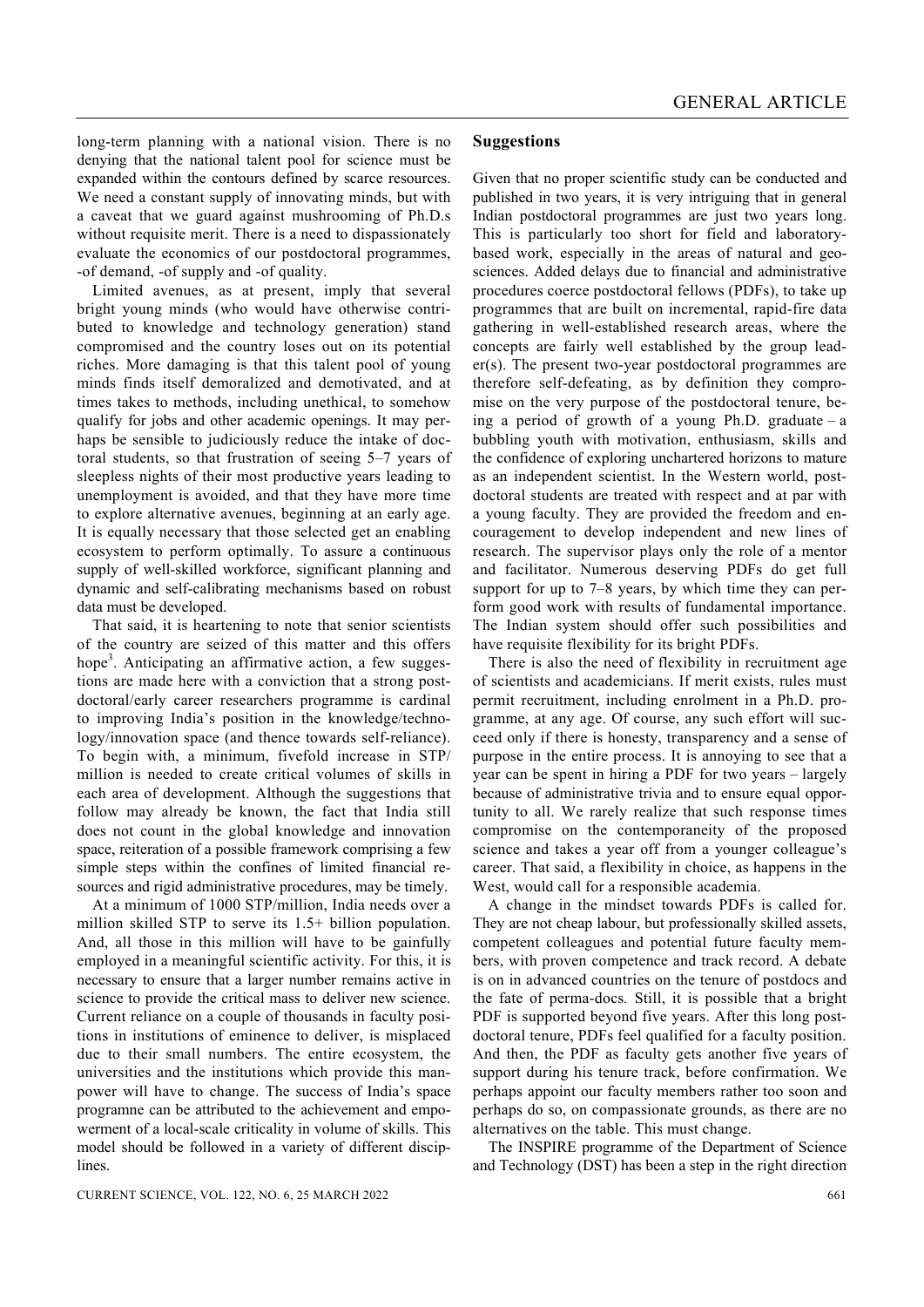## GENERAL ARTICLE

with an assured five-year support, but has been largely focused on absorption of selected candidates as faculty members in some institutions, and to a lesser extent towards building a sustained and innovative scientific activity and a skilled scientific cadre. Also, the intake has been too limited to be of any substantive impact at the national level. It currently operates at 50% with respect to what was originally envisaged. The scope of the INSPIRE Faculty Programme needs to be expanded with an added focus towards creating a National Science Cadre with a mechanism to extend continued support to competent postdocs to do science and improve their career. And, from these, some could be picked up for faculty positions. Such a scheme was in place in the University Grants Commission under its Research Professors scheme.

 There is a need to empower our younger colleagues with space for intellectual play, and their minds should be freed from worry of unemployment. They should have assured sustenance so that they retain their excitement and aspirations for new ideas. Only after an extended and demonstrated performance, one should get mature enough to be on faculty. The foregoing outlines the advantage of extended postdoctoral fellowships. It is noteworthy that in recent years the INSPIRE selection had 65–75% candidates with postdoctoral experience at the international level. This will change if Indian PDFs also have the same facility of an extended tenure and a suitable ecosystem.

 It is worrisome that post-COVID, many of the existing postdoctoral programmes have been on hold, delayed or curtailed, sending a wrong signal that there are limited/no avenues for many of the fresh Ph.Ds. Such a situation will discourage students from opting for Ph.D. programmes and therefore, it is likely that in a few years from now, we will find ourselves compromising on the standards due to a limited supply from a truncated catchment.

 Some trivial issues that distract young minds often is the compensation for inflation and stagnant fellowship amount. And, every few years when they feel the pinch of inflation, a lot of effort is expended in writing letters of protests and thereafter committees meet multiple times and eventually a delayed increase occurs. It will make sense to link the fellowship to an inflation index, so that like Government employees, student and postdoctoral fellowships get an automatic increase such that their creative time is not distracted by trivia.

 Currently, far too many postdoctoral schemes exist under many agencies. These make the system unwieldy in terms of deployment and management, as well as keeping track of redundancies, duplication and potential compromises on ethics. It is better that a single national postdoctoral-Early Career Research (ECR) cadre (with levels a, b, c) is implemented effectively (e.g. N-PDF), wherein after an assessment through multiple interviews (for objectivity transparency and fairness), one becomes eligible for a five-year grant, at a place of her/his choice and with approval by the host, and that this grant is delivered in real time. The success of the Indian National Science Academy with the INSPIRE programme suggests that the science academies can provide a robust and fair mechanism to implement such an initiative.

 As much as there is scientific audit of the work done by a PDF and Intellectual Property Rights (IPR) created by him/her, a system for audit of administrative efficiency and finance disbursal is called for. This will examine the timeliness of grant administration, approvals and disbursal of funds. It must be recognized that finance and administrative services are created for science, and the existing practise of scientists pursuing the contours of administrative and financial procedures just undermines the core goal of nurturing science. The current milieu of scientists spending much of their time on issues other than their science leads compromises on the basic objective of enhancing scientific enterprise in the country. Administration and finance are created to serve the cause of science and not to impede its development. The only golden rule should be to facilitate good science. All other rules must follow this rule.

 Having worked in a model scientific institution created by Vikram Sarabhai, where everyone willingly assisted our work, I feel appalled to see the difficulties faced by the present youth – from multiplicity of approvals needed by them. Most of their creative time is expended in waiting and worrying about these approvals than for actual science and in the end, we create bonsai scientists denuded of their creative faculty and confidence of independent work and waiting endlessly for a financial or tour approval. Stories on grants not being implemented by the universities due to administrative trivia for years on end compromise the spirit of these schemes. There is need to mandate universities to hosting ECRs and provide performance credits for enabling such research fellows. Universities and institutions must appreciate that good science results will bring to them added glory and global goodwill.

 To support 1000 PDFs @ Rs 100,000/month and Rs 50 lakhs research grant, we need a budget outlay of about Rs 120 crores annually, which compared to the size of India is reasonable given that such an outlay holds the potential to change the landscape of research in the country. Everyone in the gamut of administering science would do well to read two books, viz. *The Usefulness of Useless Knowledge* by Flexner<sup>11</sup> and *Science: The Endless Frontier* by Bush<sup>12</sup>. Discussions and concrete actions at various levels are needed.

 A significant part of this resource could be generated through prohibiting the use of public funds for the payment of publication/open-access charges in fancy journals and by according formal recognition to publications in journals from Indian academies, in all academic review processes. Developing a national programme will also eliminate duplication of effort and hence save money on manpower and resources to conduct these activities. Why should each Government department run a postdoctoral or similar programme?